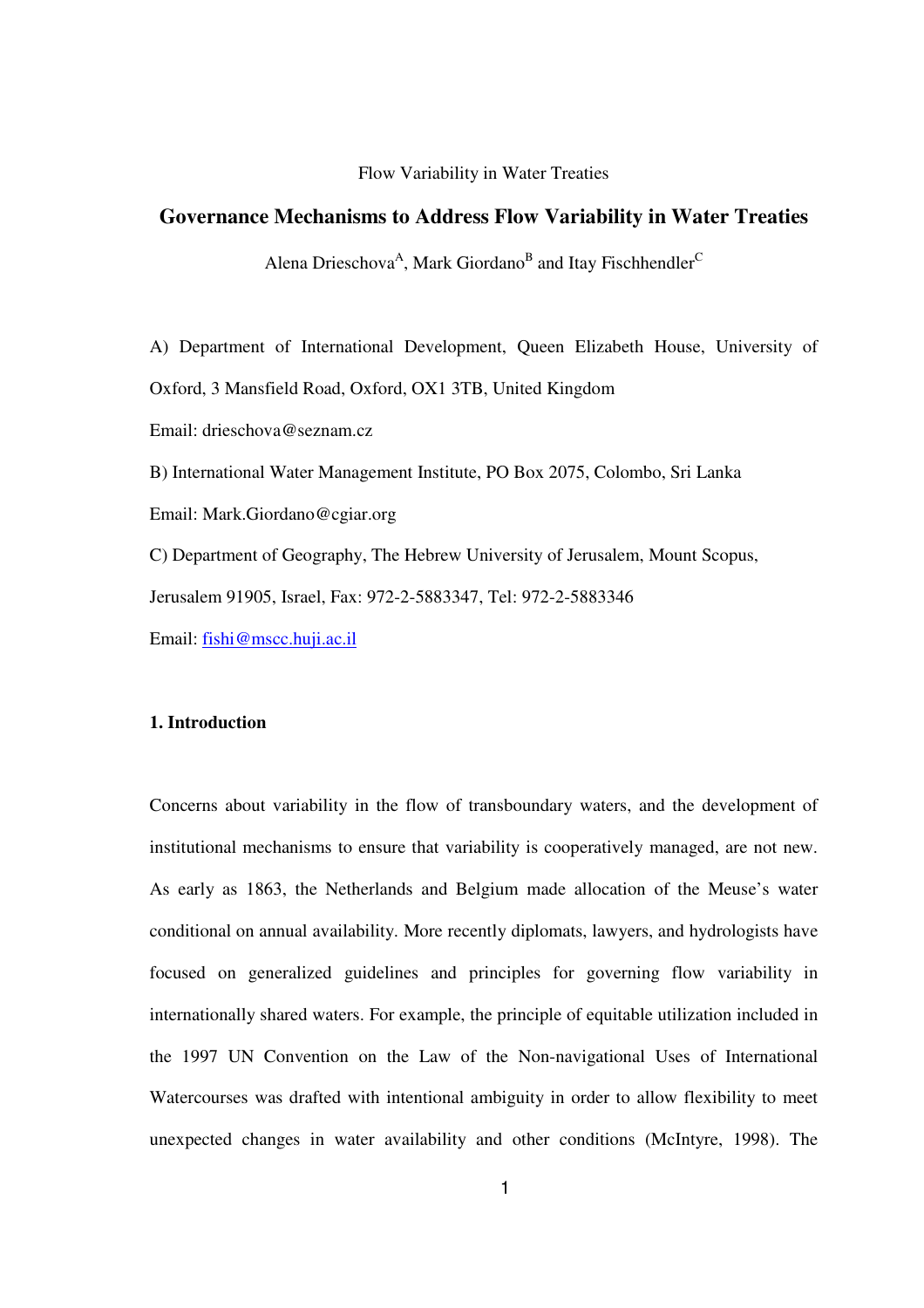inclusion of guidelines to respond to extreme conditions and the recognition of ecological flow in the latest Berlin Rules on Water Resources, initiated by the International Law Association in 2004, is another example. The expectation of increasing flow variability due to climate change has furthered calls by many experts to include flexible mechanisms into treaties in order to further the efficient management of transboundary waters (Goldenman, 1990).

Research on conflict related to transboundary waters has suggested that one cause of escalated tensions can be a change in resource environments which outpaces the capacity of existing institutions to deal with that change (Yoffe et al., 2003). Mechanisms that allow flexibility in treaty implementation, it is thus argued, have the capacity to defuse the potential conflict between states when resource availability changes.

While the importance of considering flow variability in shared-water agreements is acknowledged, numerous in-depth case studies have revealed that many agreements still lack mechanisms to handle changes in resource availability (Fischhendler, 2004; Goldenman, 1990). This implies that there are barriers impeding organizational adaptation; some of which may be inherent to the difficulties of building cooperative institutions while others may be political or technical.

The present study aims to partially fill this gap by examining the use and potential use of variability management mechanisms in transboundary water law. It does this by first to frame an analysis of the commonality of mechanisms, and their variation, to address flow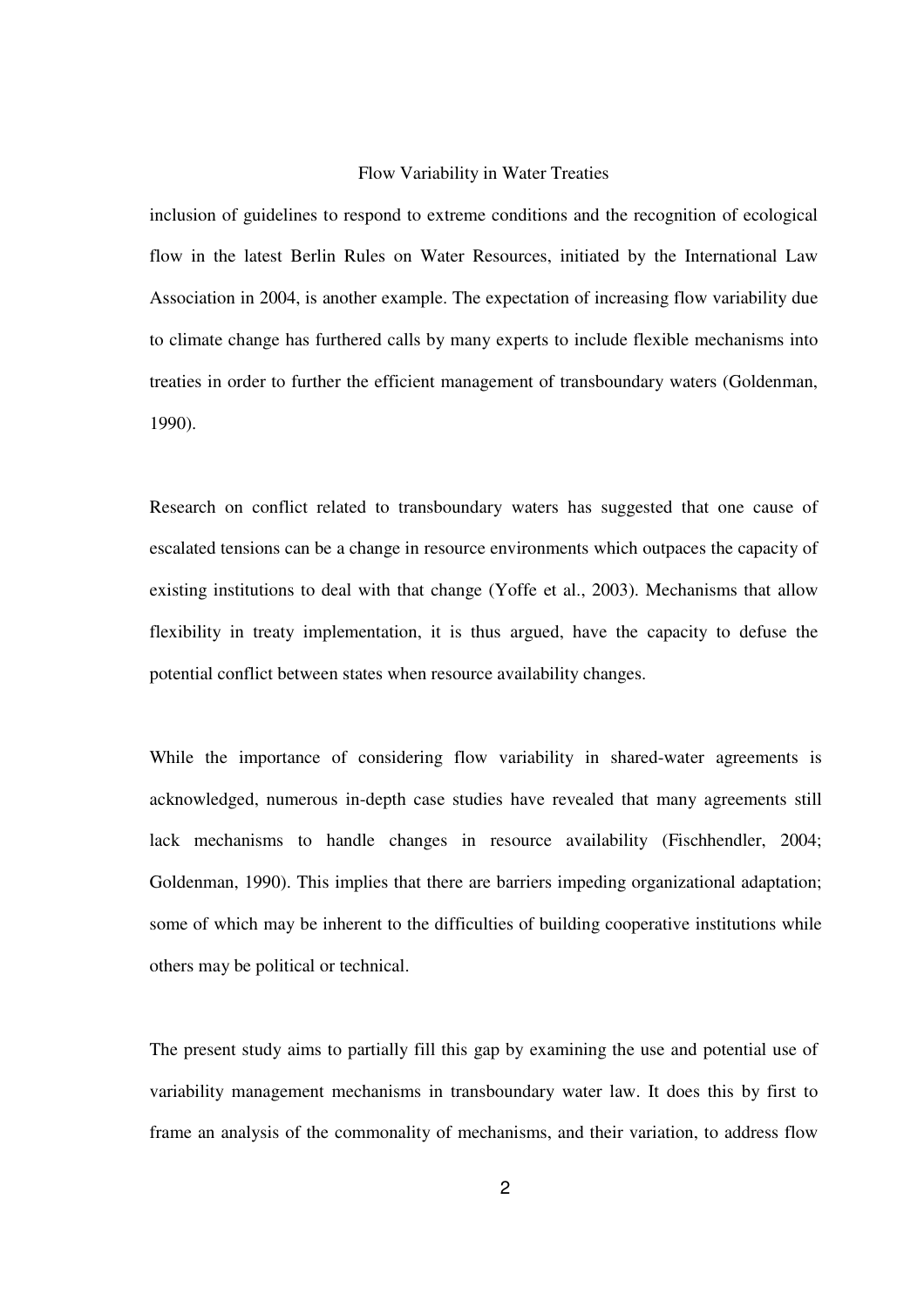variability in 50 treaties signed between 1980 and 2002. Finally, it presets a rudimentary model for the choice of governance mechanisms to address variability, discussing the likely advantages and disadvantages of each.

## **2. The State of Variability Management**

In order to ascertain if and how transboundary water treaties address resource variability, a content analysis of available agreements signed since 1980 was undertaken and placed within the framework presented above. For the analysis, a treaty is considered to be "an international agreement concluded between States in written form and governed by international law, whether embodied in a single instrument or in two or more related instruments and whatever its particular designation" (United Nations, 1969, Article 2). To limit the analysis to those of primary relevance to flow variability, only treaties concerning "water as a scarce or consumable resource, a quantity to be managed, or an ecosystem to be improved or maintained" are included in the analysis, while those dealing "only with boundaries, navigation or fishing rights" were excluded (Hamner and Wolf, 1998, p. 158).

The Transboundary Freshwater Dispute Database (TFDD) is the most comprehensive source of agreements meeting these definitions and criteria. Of the more than 400 agreements included in the TFDD, 118 were signed between 1980 and 2002, the last year the database was updated. The full-text of 99 of these agreements is available for analysis. Of those, 21 did not satisfy the criteria outlined above and are therefore not considered.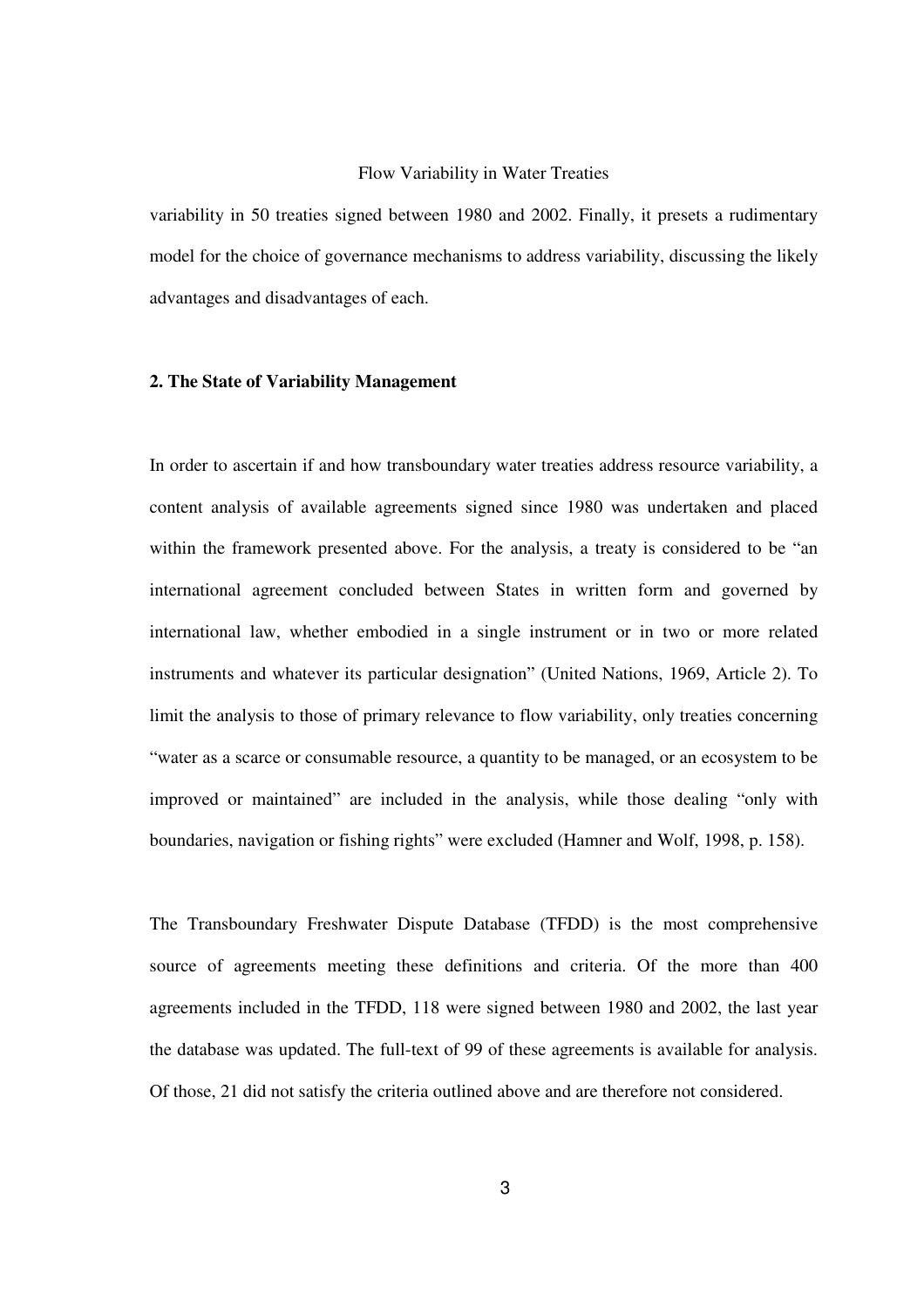The remaining 78 documents were categorized as primary agreements, protocols to primary agreements, or amendments to primary agreements. If an amendment or protocol was related to or replaced a primary agreement included in the sample, it was considered jointly with the primary agreement. Amendments and protocols related to primary agreements signed prior to 1980 were excluded. In addition, two primary agreements, which were replaced by later agreements, were excluded. In this way we reduced redundancy and limited the analysis to agreements actually in force. Of the remaining agreements, two were broad conventions rather than basin specific agreements. While conventions can set basic norms and principles on handling flow variability, they do not directly solve concrete issues between states. Their basic purpose thus differs from the other agreements considered here, and they are therefore excluded. In total then there were 50 basin specific agreements for analysis.

Flow variability is explicitly mentioned in the text of 34 of the 50 treaties. The fact that 68% of the agreements explicitly mention flow variability strongly indicates the degree to which the issue is an important element in transboundary water management.

Furthermore, even some of the agreements without specific reference to variability implicitly include mechanisms for its management. In fact, of the 16 agreements, which do not explicitely mention flow variability, 7 are framework treaties laying down general principles of cooperation between states or creating joint management institutions, and another 8 deal exclusively with water quality. As our analysis will show, even these agreements which would not generally be assumed to concern themselves with variability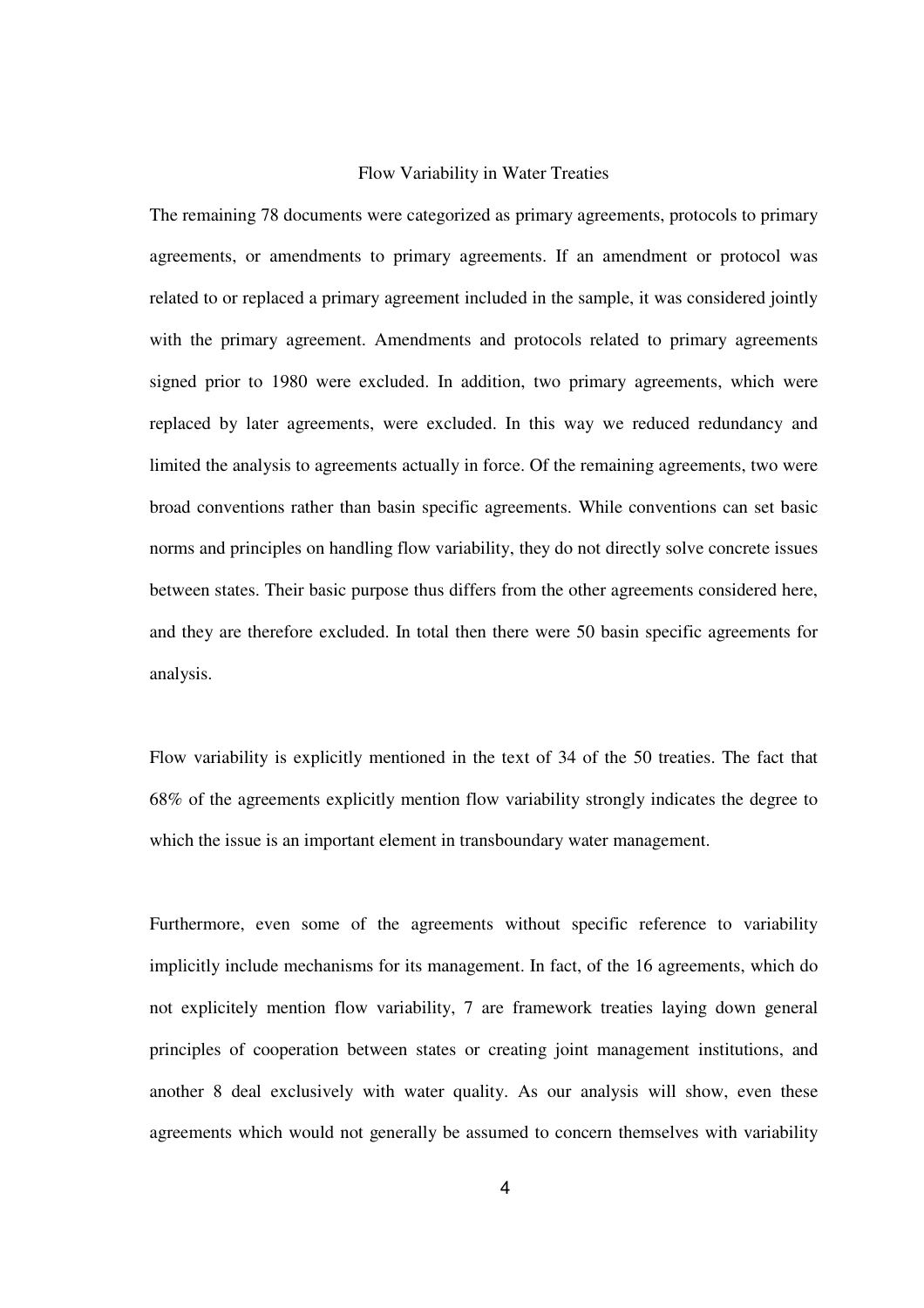also frequently incorporate mechanisms for its management. Thus it is important to look beyond the explicit text of agreements in considering mechanisms, which might facilitate or influence variability management. The remainder of this section provides more insights into these possible mechanisms and the frequency of their use in treaties.

## **2.1 Allocation mechanisms**

As discussed above, allocation is a key topic in transboundary water management and the manner in which it is codified can have significant implications for the resilience of agreements as resource conditions vary. The mechanisms through which allocation may be addressed can be divided into three general categories. First, Direct Allocation mechanisms can be used to explicitly divide waters between co-riparians. Second, Indirect Allocation mechanisms can be used to establish the processes through which allocation will be determined, but without codifying the specific quantities or proportions to be shared. Consultations as a step to determine later allocations, an obligation to notify co-riparians when new water needs arise, a requirement for co-riparians to consent to any increased water use, prioritization of water uses, and vague commitments on the need to allocate shared water resources can all be considered as Indirect Allocation mechanisms. Finally, Principles for Allocations can establish the broader ideas or concepts for determining how water should be allocated now or in the future. These principles include concepts discussed in the 1997 UN Convention such as equitable and reasonable use, rational use, sustainable use, the requirement not to cause significant harm and the protection of existing uses.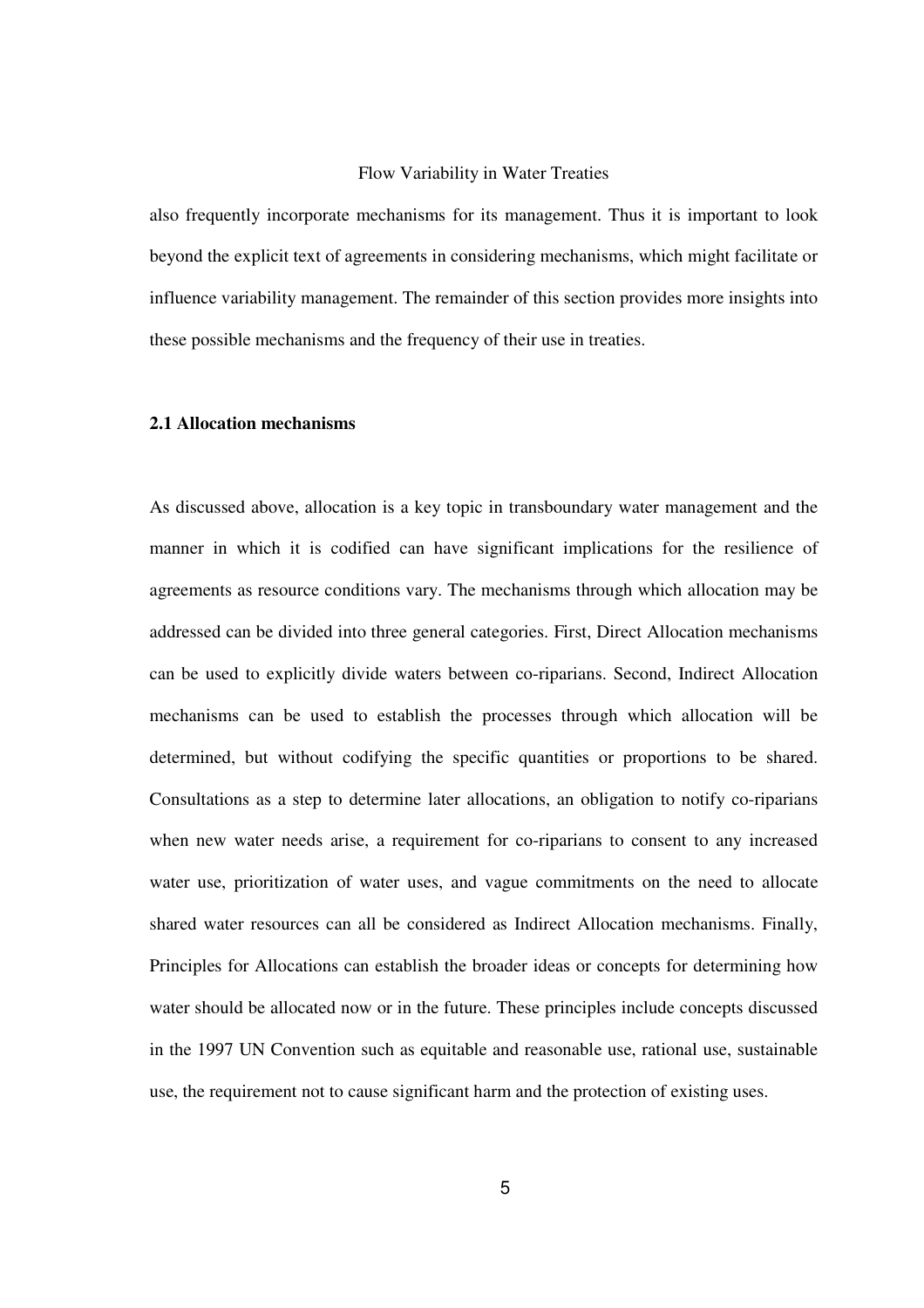At least one of the three allocation mechanisms was included in 60% of the agreements and 26% of the agreements included one or more Direct Allocation methods. More than half of those agreements that contained Direct Allocation mechanisms tied water rights at least to a certain degree to water availability (16% of the whole treaty sample). Some treaties allocate percentages of flow (6%). Others allocate fixed quantities which themselves vary depending on water availability (10%). Such an allocation mechanism is more appropriate for the management of intra-annual flow variability, in particular when a large part of the variability is regular and predictable. Alternatively, and more appropriate for the management of inter-annual flow variability, some treaties.

Indirect Allocation mechanisms were used in almost half of the treaties (48%). However, in some cases, the indirect mechanisms operated only as complements to a direct mechanism. When the flow is less than 65-70% (dependent on the individual river) of normal conditions, the parties to the agreement should inform the Commission, which then divides the available water on the basis of a set of Allocation Principles stated in article 1 of the Additional Protocol.

Interestingly, all of the agreements which allocate water, also incorporate at least one Principle of Allocation and Principles of Allocation are rarely employed independently. In situations of unexpected flow variability, these principles allow parties to maintain the spirit of agreements and in disputes they provide guidelines, on which tribunals can base their decisions. Equity in allocation is the principle employed most frequently; it appears in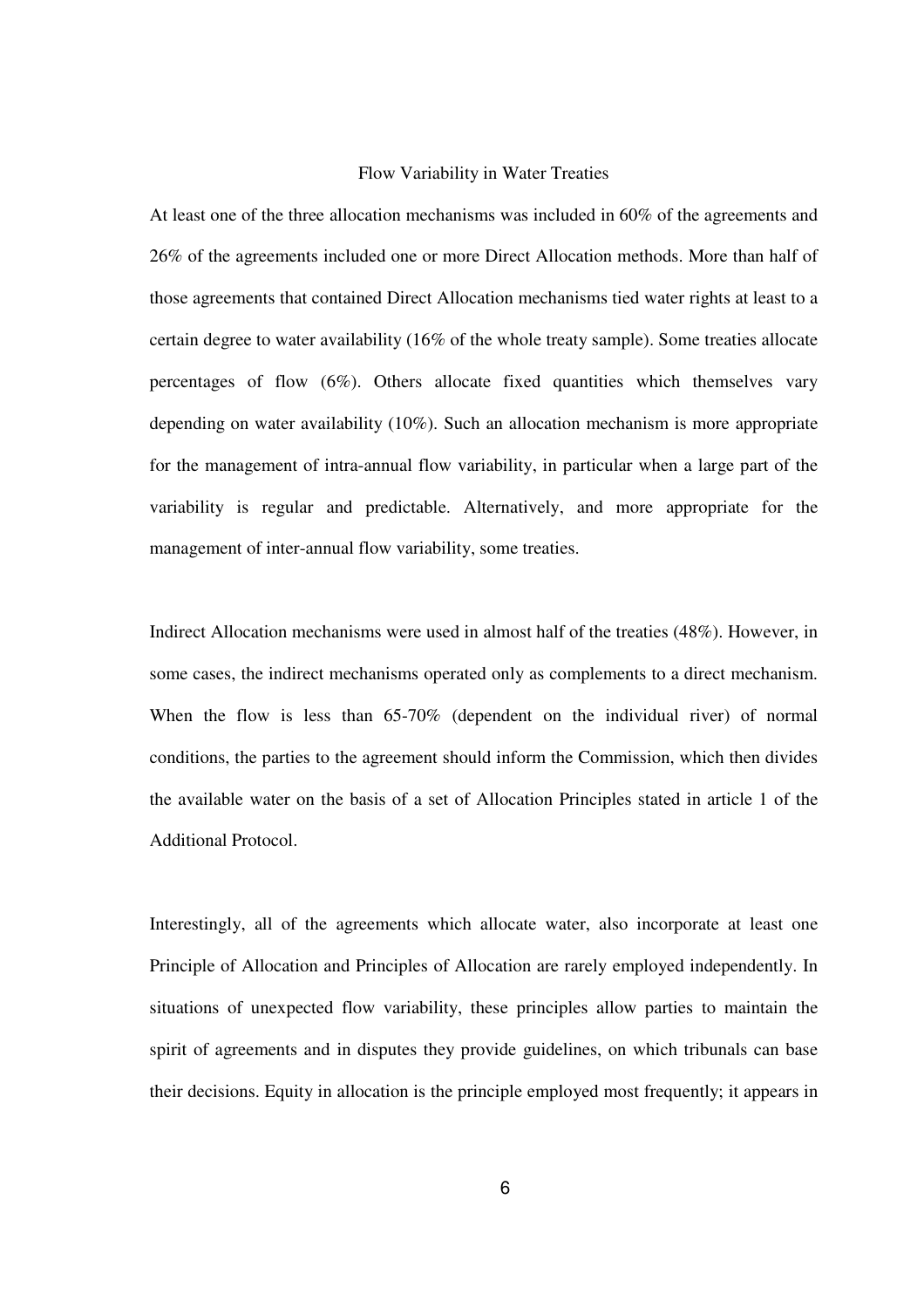22% of the studied agreements. It is followed by rational use (18%), no significant harm (16%), protection of existing uses (8%) and sustainability (8%).

#### **2.2 Resource Change Mechanism**

An alternative to allocating existing resources is to change the level of resource availability. Some of the surveyed agreements (14%) provide for the common construction of infrastructure to increase available water supplies or to disperse water supply throughout time. An additional 16% of agreements vaguely mention that the riparians would like to take joint measures to increase water supply, but without specifying the form that cooperation would take..

In 14% of agreements riparians consented to assist each other in the event of unforeseen flow variability. For instance the Convention on Cooperation for the Protection and Sustainable Use of the Danube states in article 17 that "in the interest of enhanced cooperation and to facilitate compliance with obligations of this Convention, in particular where a critical situation of riverine conditions should arise, Contracting Parties shall provide mutual assistance upon the request of other Contracting Parties". Such clauses suggest that the riparians respect a shared responsibility to keep treaty provisions in the face of flow variability.

Finally, 42% of the agreements in the sample included provisions for the transfer of technology, which might be used to address variability. However, it is not generally clear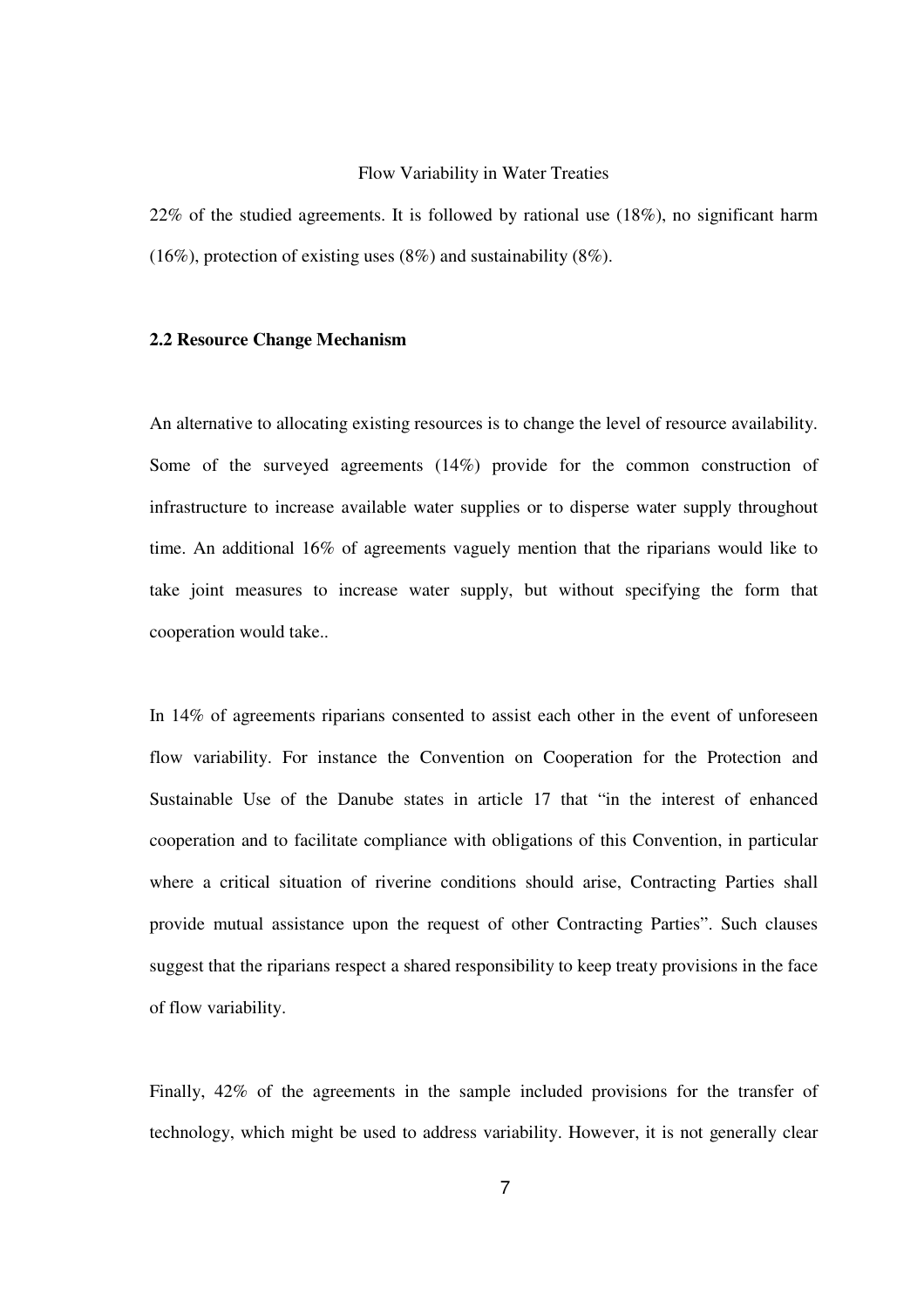from the treaty text to what extent the technology will be used for variability management. It should be noted though that a number of treaties incorporate more than one resource pooling mechanism.

# **2.3 Formalized Communication**

As discussed above, variability can also be managed through the establishment of formalized channels of communication. The specific communication mechanisms identified in the sample treaties include the formation of joint management institutions (88%), regular political consultations (46%), consultations as conflict resolution (90%), data exchange  $(86%)$  and arbitration  $(42%)$ . While the incorporation of these mechanisms within treaties does not provide any guarantee that the parties will effectively address flow variability, it provides at least an institutional environment conducive for the search of cooperative solutions. Ultimately, in any concrete situation of variability, it depends upon the political will and agency of states or political entrepreneurs to use the existing institutional environment for the mutual benefit of each riparian.

## **2.4 Broadened Cooperation**

Another mechanism, which can be used to address variability, is the broadening of cooperation beyond the direct focus on water. This can provide a larger scope to negotiate side-payments and develop issue linkages in cases of flow variability, which can but does not have to be used by the parties to an agreement. Within the sample agreements, non-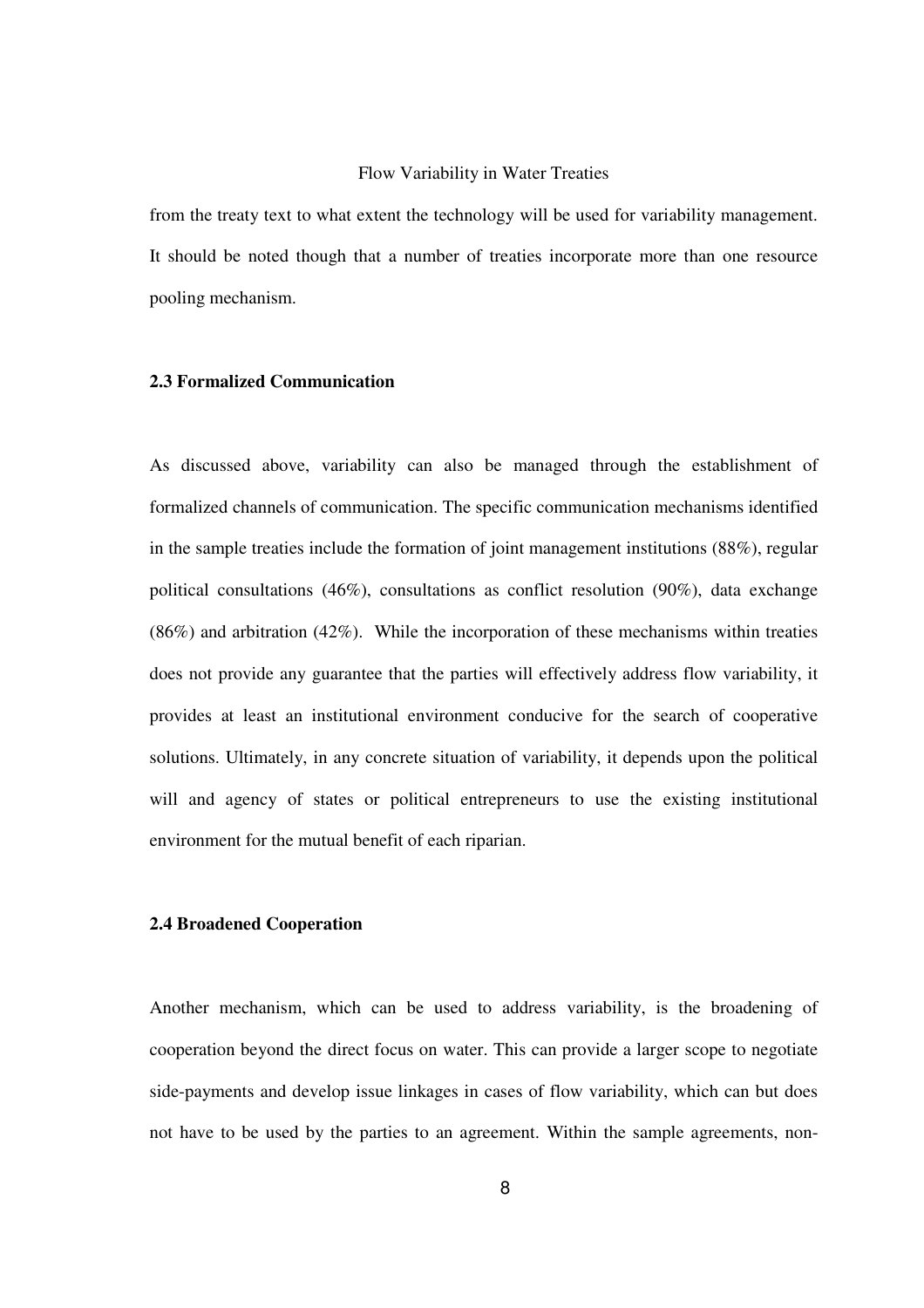water linkages in allocation appeared in 16% of treaties. Broadening negotiations beyond flow variability and water as a "consumable resource" through a focus on hydropower generation is also an important form of cooperation and was included in 28% of the cases. Finally, treaties can also move beyond the quantitative focus on surface water. For example, groundwater is mentioned in 24% of the treaties and water quality issues are mentioned in 70%. Finally, it is also clear from the data that many treaties, which broaden cooperation beyond direct water quantity issues, often do so using more than one of the mechanisms highlighted here.

#### **2.5 Synthesis**

Figure 1 provides a picture of the frequency with which the 4 variability management mechanisms outlined here have been used. The majority of treaties (60%) address water allocation between riparians, and 64% provide provisions to increase or decrease availability. In 74% of the treaties cooperation is broadened through the incorporation of issues not directly related to flow variability. Finally, 90% of the agreements incorporate some level of formalized communication channels.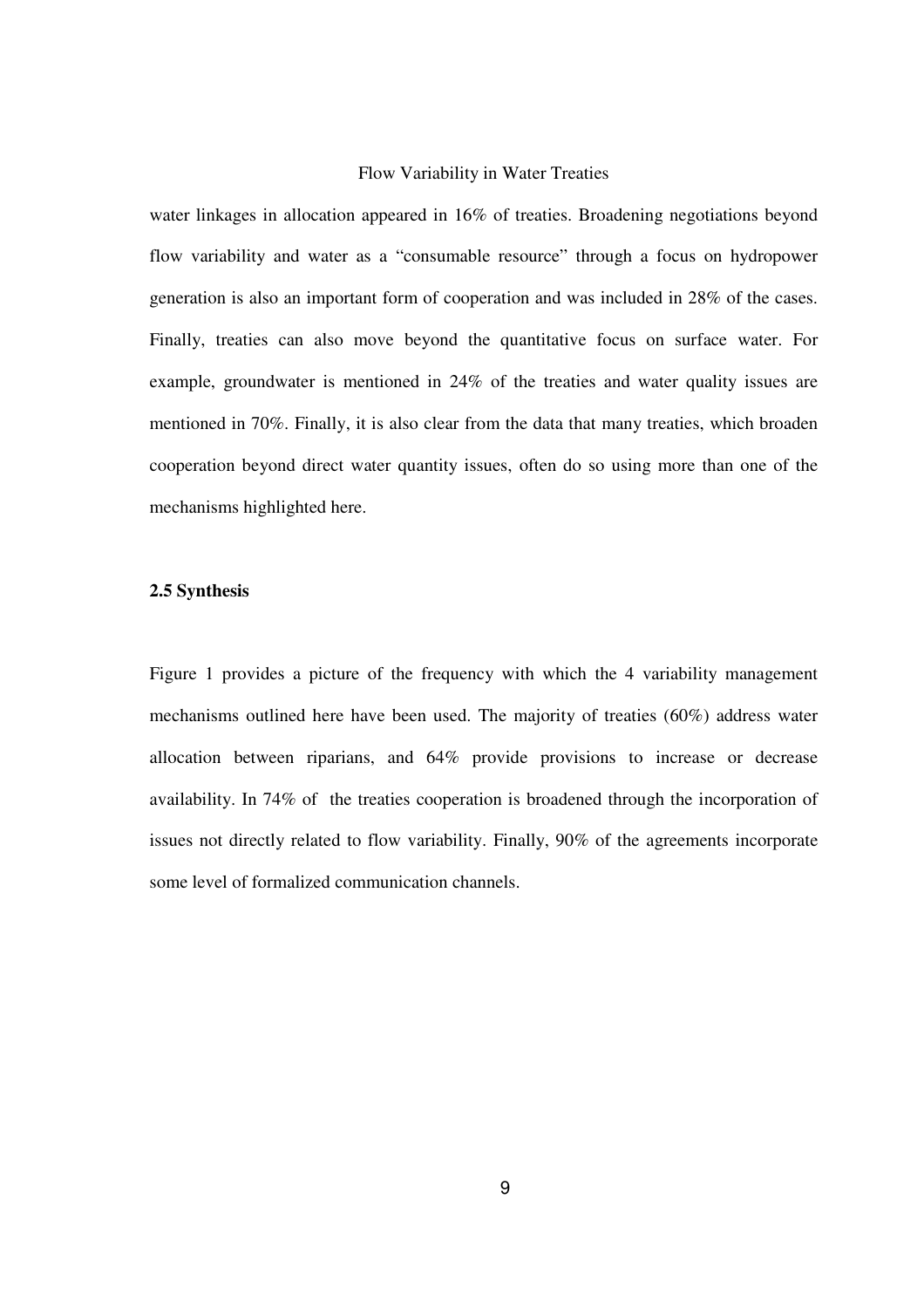

**Figure 1. Percentage of water treaties incorporating specified flow variability management mechanisms, 1980-2002 here.** 

It is also important to note that the mechanisms outlined here are rarely employed in isolation. Instead they tend to form part of larger treaty packages, with all four mechanisms being incorporated in 34% of the agreements, three mechanisms in 26%, two mechanisms in 34% and one mechanism in only 6%.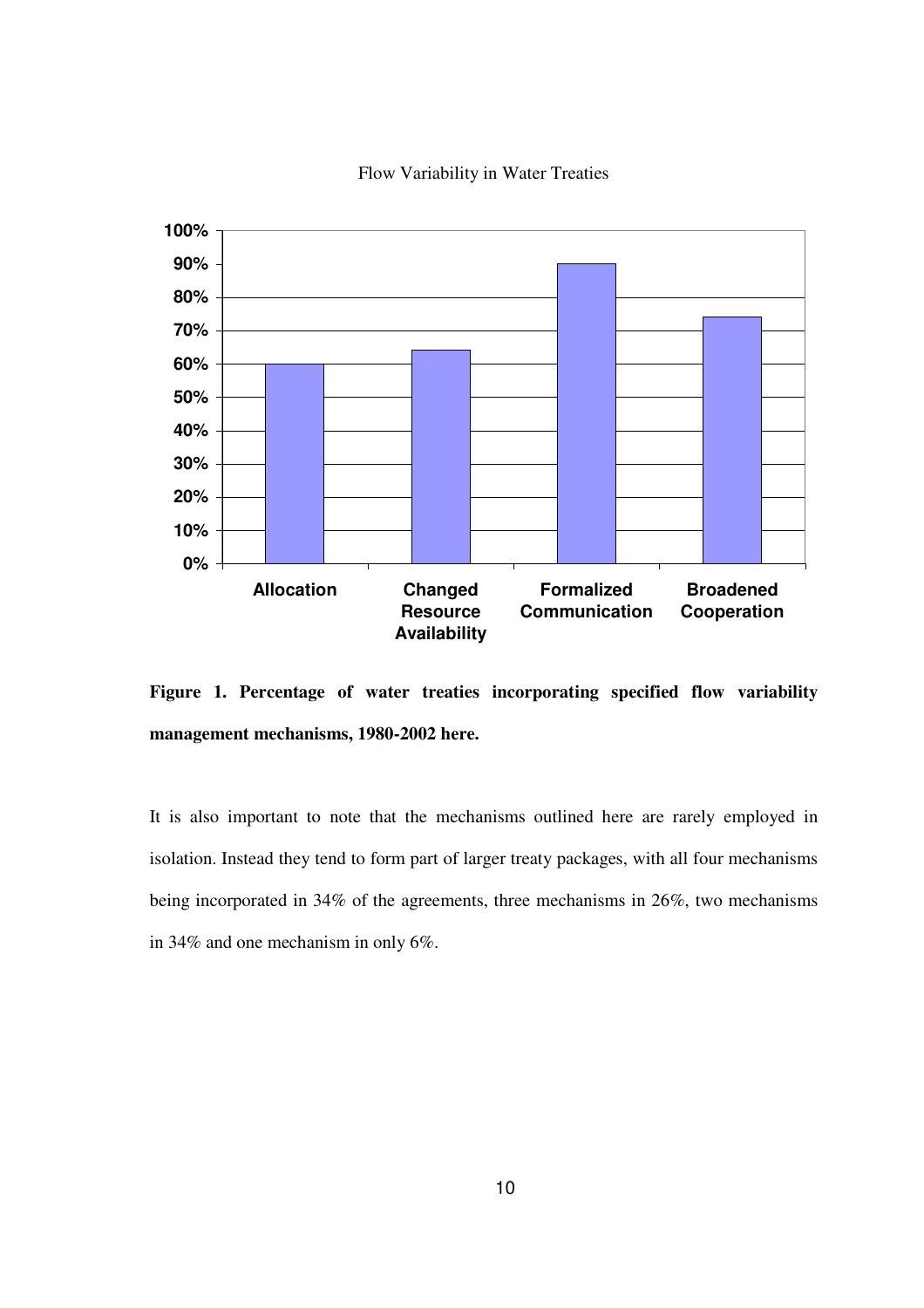#### **3. Discussion: Governance strategies to address variability**

The nature of the mechanisms identified here for managing the flow variability of rivers shared between states can be conceptualized as consisting of two primary dimensions. The first related to the degree of flexibility in the mechanism for coping with changed conditions-for example inflexible fixed allocations versus highly flexible allocations based on percentages of flow. The second is the degree of enforceability, for example an agreement, which has specific penalties for failure to deliver agreed quantities of water arbitrated through an outside body versus a vague voluntary agreement to share water equitably. To manage variability, we can thus think of states as choosing strategies, which combine varying degrees of both flexibility and enforceability for any given mechanism they employ. Figure 2 provides a conceptual framework for considering the flexibility/enforceability relationship, and the resulting quadrants can be used to outline 4 basic variability management strategies. The figure is also used to indicate where each of the sub-mechanisms identified in the analysis above might fall within the strategy framework as well as the frequency with which each sub-mechanism occurred in our treaty sample.

11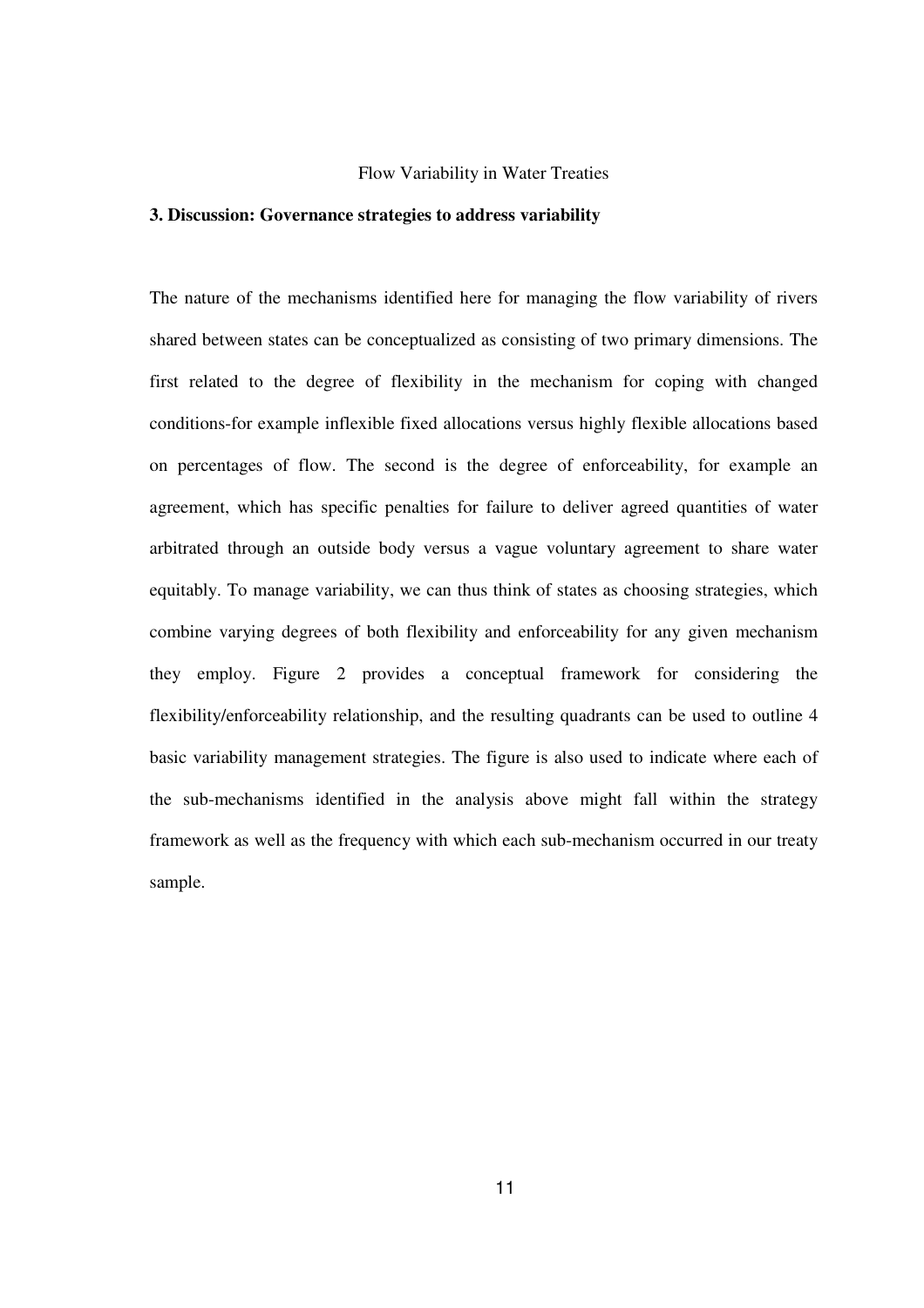

Flow Variability in Water Treaties

# **Figure 2. Governance strategies and mechanisms in transboundary water law to address flow variability here**

*The figure conceptualizes strategies for managing flow variability in transboundary water law resulting from the interplay between the flexibility and enforceability of any given governance mechanism. The mechanisms identified in the study sample of 50 treaties signed between 1980 and 2002 are located within the conceptual framework with percentage of use indicated in brackets. Of note is the finding that the vast majority of flow variability management mechanisms are either flexible or enforceable, but not both.*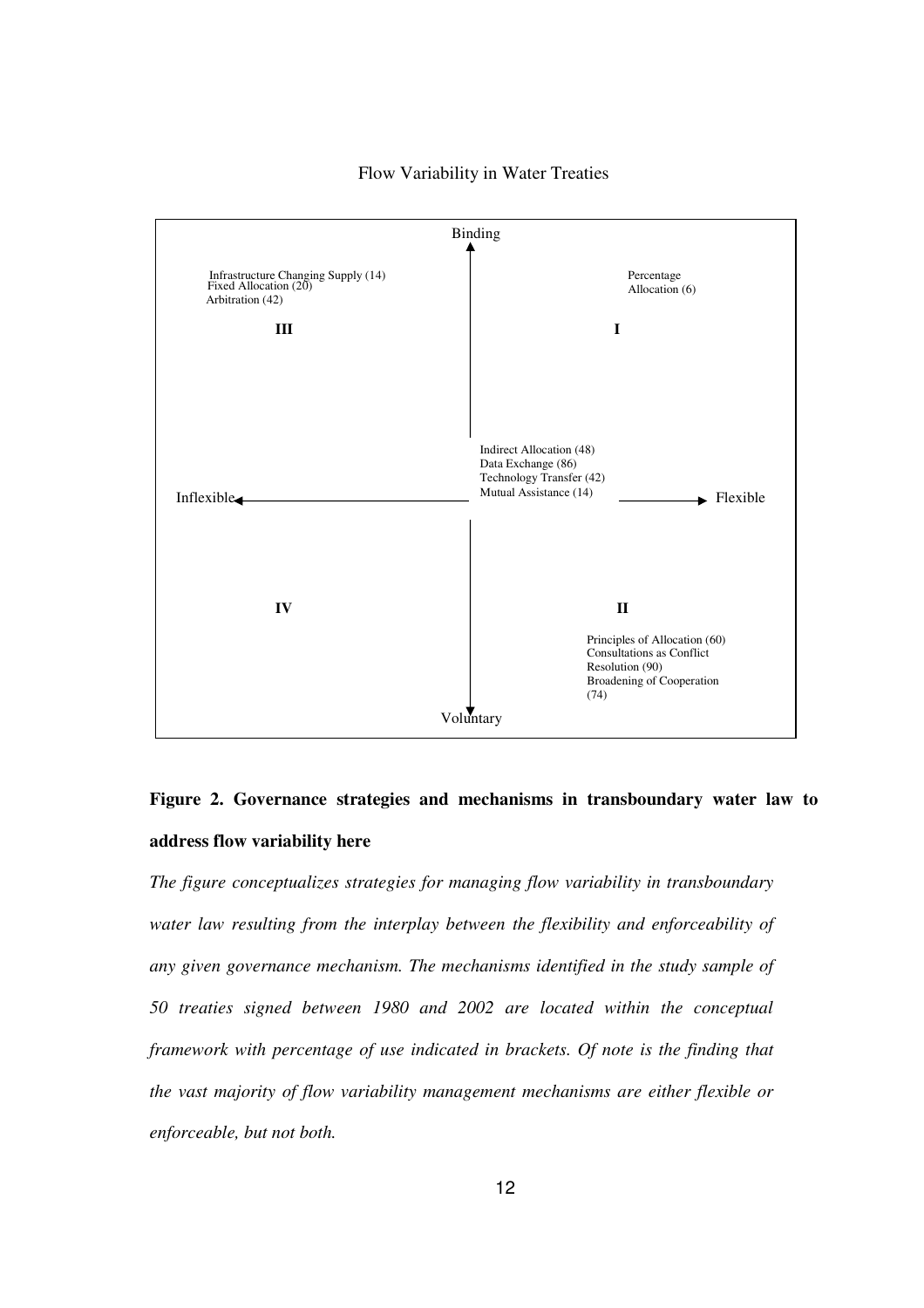Using strategies which are both highly flexible so as to account for unforeseen conditions as well as binding so as to ensure credibility and action may in some senses be seen as an "ideal" form for variability management. However, it is clear from figure 2 that only a minority of mechanisms fall strongly within this category (Strategy I). The only submechanism, which has a very high degree of both flexibility and enforceability, is the allocation of waters based on percentage of flow. The use of this mechanism in the treaty sample was in fact very low. Some of the sub-mechanisms most often adopted in practice are those, which provide a high degree of flexibility and have a low degree of enforceability (Strategy II) including consultations as conflict resolution, principles of allocation, and broadening of cooperation. The high propensity to incorporate cooperation broadening clauses is not surprising, since many of the cooperation broadening sub-mechanisms (in particular non-water and water linkages) have been found to contribute to the stability and longevity of treaties during their implementation phase (Goldenman, 1990). Relatively few sub-mechanisms had a high degree of enforceability, but were relatively inflexible (Strategy III). No mechanisms were found that are both voluntary and inflexible (Strategy IV).

Another set of mechanisms with a high degree of adoption is located somewhere towards the center of the figure and includes data exchange, mutual assistance, indirect allocation and technology transfer. While joint management institutions have a very high degree of flexibility, their degree of enforceability varies considerably by treaty. Thus we did not locate joint management institutions in the figure.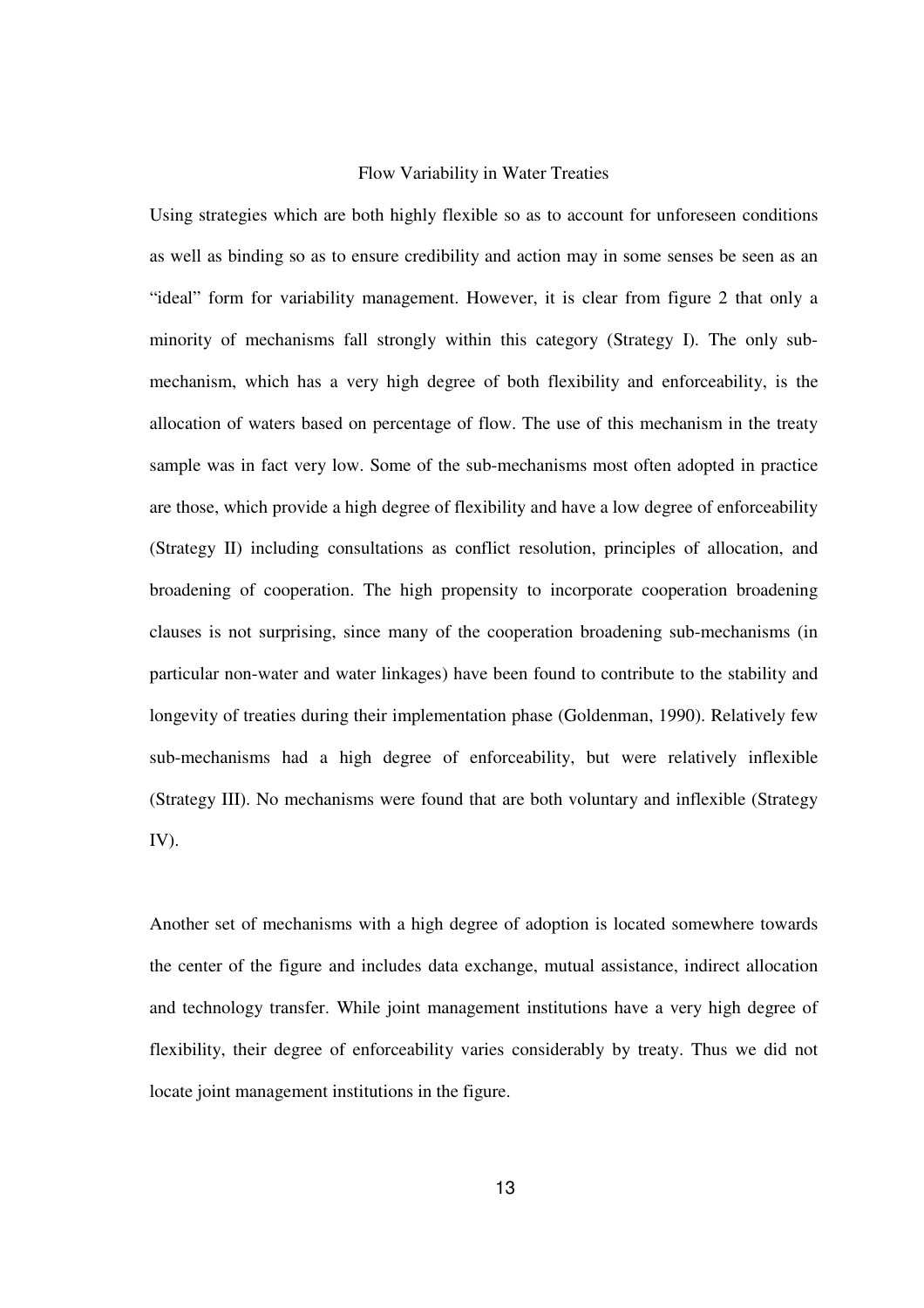With those caveats in mind, it is still striking that only a minority of mechanisms adopted are both flexible and binding. This at least suggests certain barriers to the use of this "ideal" management form. This finding is supported by several in-depth case studies, which have revealed some of the barriers that hinder incorporating mechanisms to handle changes in resource availability (Fischhendler, 2004; Goldenman, 1990).

The finding also suggests a trade-off between flexibility and enforceability; i.e. the risk of too much flexibility, which increases the likelihood of a treaty breach, against the risk of entering an agreement so constraining that it impedes state actions in regime implementation. A high degree of flexibility may be of particular importance under conditions of resource uncertainty, while a high degree of enforceability may be of relevance in situations when a high degree of distrust prevails among the parties (Cook et al., 2005).

While it is true that figure 2 reveals a certain preponderance of flexible mechanisms, we can also identify a high frequency of mechanisms located towards the center of the figure and reflecting a compromise between flexibility and enforceability. The trade-off between flexibility and enforceability can also explain the commonality of informal, broad commitments and institutions prevailing in international climate change negotiations (Karkkainen, 2004). These agreements that are less binding and flexible are often referred to as "soft" law (Abbott and Snidal, 2000). Unlike hard law, soft law does not create formally binding obligations (Craik, 1998). Instead, it sets out only general rules or ideas to be followed, leaving exact interpretation and implementation to the signatories.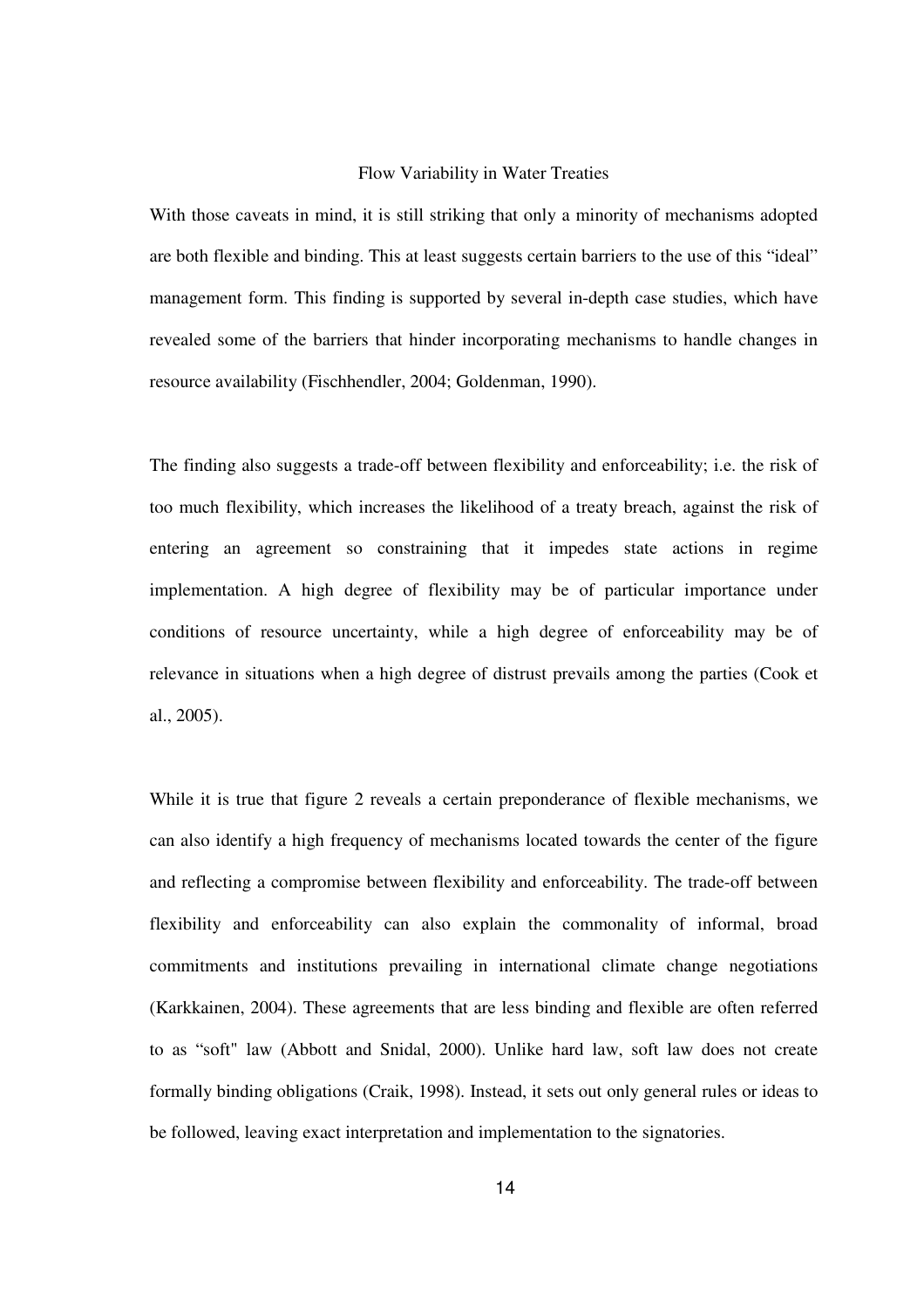## **Conclusion**

In recent years the concepts of resiliency, vulnerability and adaptability have increasingly been used in research on the human dimensions of global environmental change. However, in international water management this topic has not received much attention. As a result, there is a lack of knowledge about the potential mechanisms available to address flow variability and about the frequency of their employment. This study is a first look at the use of mechanisms to manage flow variability and uncertainty in transboundary water law, a subject area of rapidly increasing importance in an age of growing understanding and awareness of potential climate change. The study showed that flow variability can be and has been governed using a variety of mechanisms. Some mechanisms, such as allocation of waters based on a percentage of flows, explicitly address variability while the majority of mechanisms use less direct approaches that create open-ended rules for regulating water. Broadening of cooperation, establishing communication channels and adopting indirect allocation mechanisms are three examples for this approach. These open-ended governance mechanisms may provide a means for addressing variability while at the same time accommodating the sovereignty and power concerns that are still a corner stone of water negotiations. They also may provide a structure to facilitate cooperation, while it depends upon the agency of the individual actors to effectively use this structure in order to find cooperative solutions to flow variability.

While each of the mechanisms discussed was shown to play a possible role in variability management, the study did not attempt to determine the actual intent of negotiators in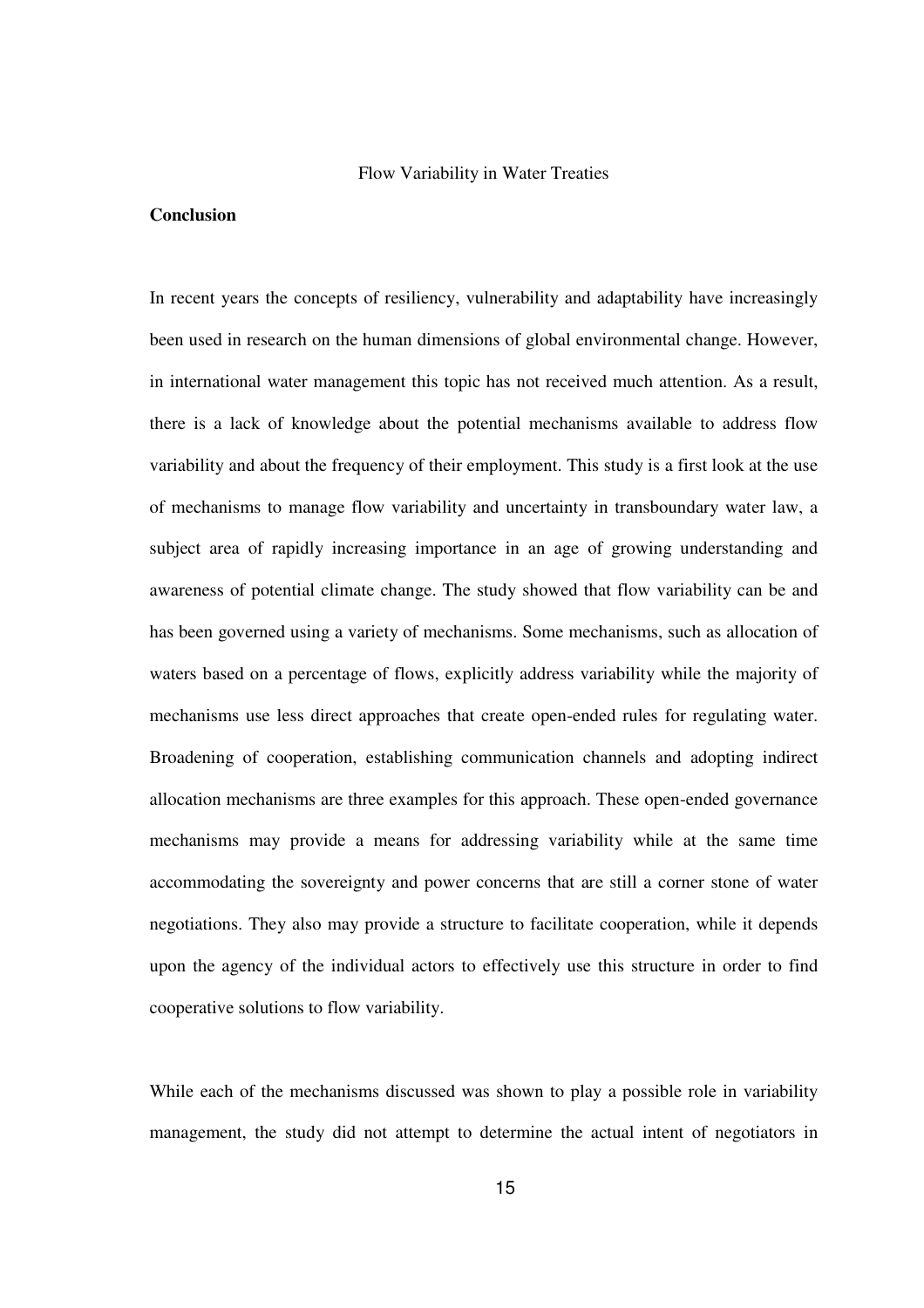including the mechanisms in agreements nor the role the individual mechanisms actually played in mitigating, or exacerbating, the impacts of variability on the relations of signatory states. Flexibility and enforceability in rules regulating transboundary waters are often stressed as key positive attributes for governing shared water resources, in particular in regions where water scarcity is important. However, flexibility can reduce the certainty around the actual flows of water parties will receive from an agreement, and enforceability can increase negotiation costs and may impinge on sovereignty. In agreements dealing with the zero-sum game of allocation, countries have generally tried to find a compromise between these two extreme and possibly contradicting positions.

In the face of climate change, it is of crucial importance to identify the factors, which make a society vulnerable and how a society can physically and socially adapt to a modifying environment. With increasing water variability and scarcity, the ability of countries sharing a water resource to adapt partly depends upon the type, number and effectiveness of mechanisms to address variability incorporated in water agreements. Some mechanisms allow changing the rules of the game, while others enhance the capacity to absorb unexpected shocks. Some are based on high flexibility while others are based on high enforceability.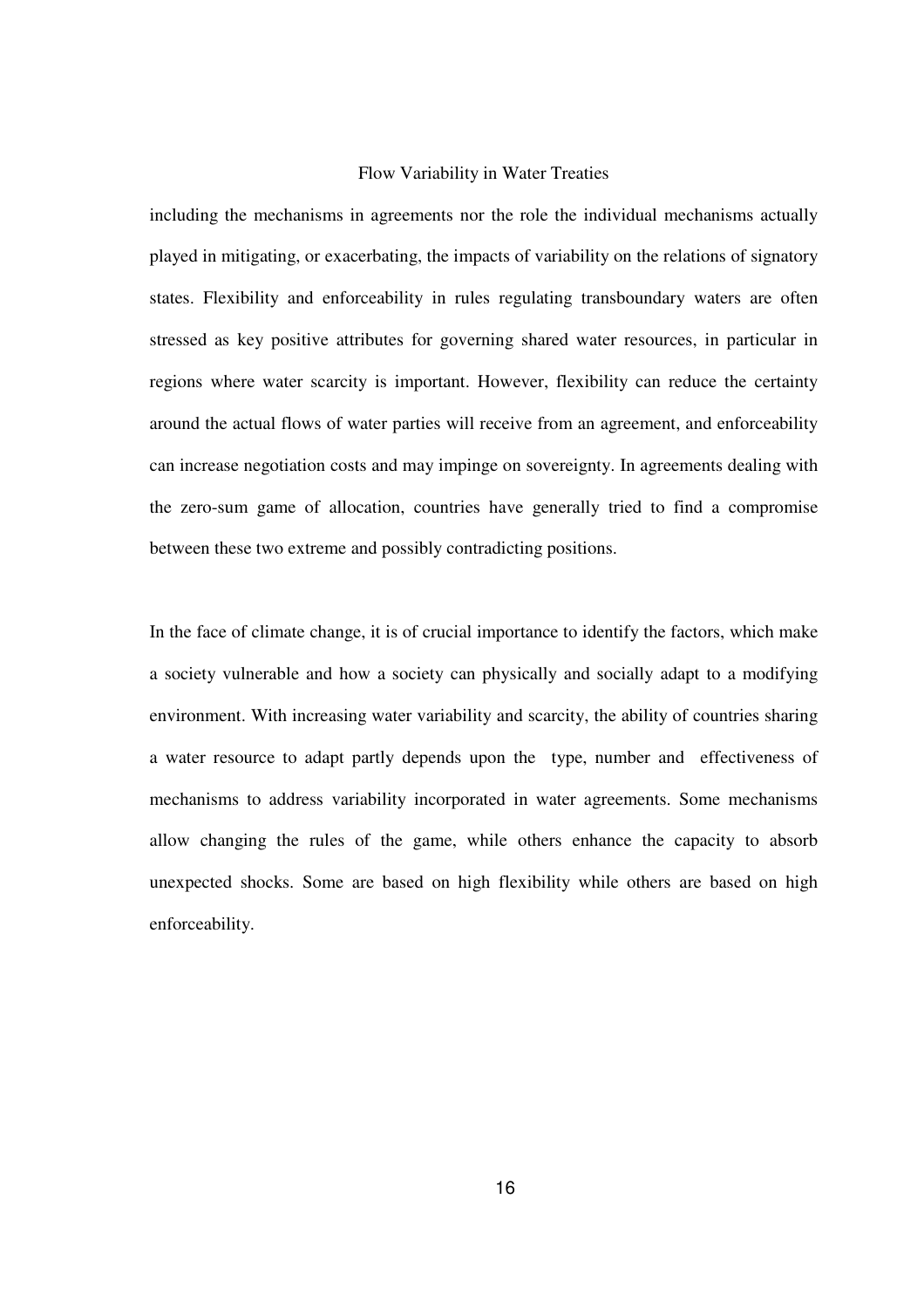## **References**

Abbott, K. W. and Snidal, D. (2000) Hard and Soft Law in International Governance, *International Organization* **54**, 421-456.

Cook, K. S., Hardin R. and Levi, M. (2005) *Cooperation without Trust?* Russel Sage Foundation, New York.

Craik, A. N. (1998) Recalcitrant Reality and Chosen Ideals: The Public Function of Dispute Settlement in International Environmental Law, *Georgetown International Environmental Law Review* **10**, 551-580.

Fischhendler, I. (2004) Legal and institutional adaptation to climate uncertainty: A study of international rivers, *Water Policy* **6**, 281-302.

Giordano, M. A. (2003) Managing the Quality of Transboundary Rivers: International Principles and Basin-level Practice, *Natural Resources Journal* **43**, 111-136.

Goldenman, G. (1990) Adapting to climate change: a study of international rivers and their legal arrangements, *Ecology Law Review* **17**, 741-802.

Hamner, J. and Wolf, A. (1998) Patterns in international water resource treaties: the transboundary freshwater dispute database, *1997 Yearbook of the Colorado Journal of International Environmental Law and Policy*, 157-177.

Karkkainen, B. C. (2004) Post-Sovereign Environmental Governance, *Global* 

*Environemental Politics* **4**, 72-96.

McIntyre, O. (1998) Case law analysis: environmental protection of international rivers, *Journal of Environmental Law* **10,** 80-91.